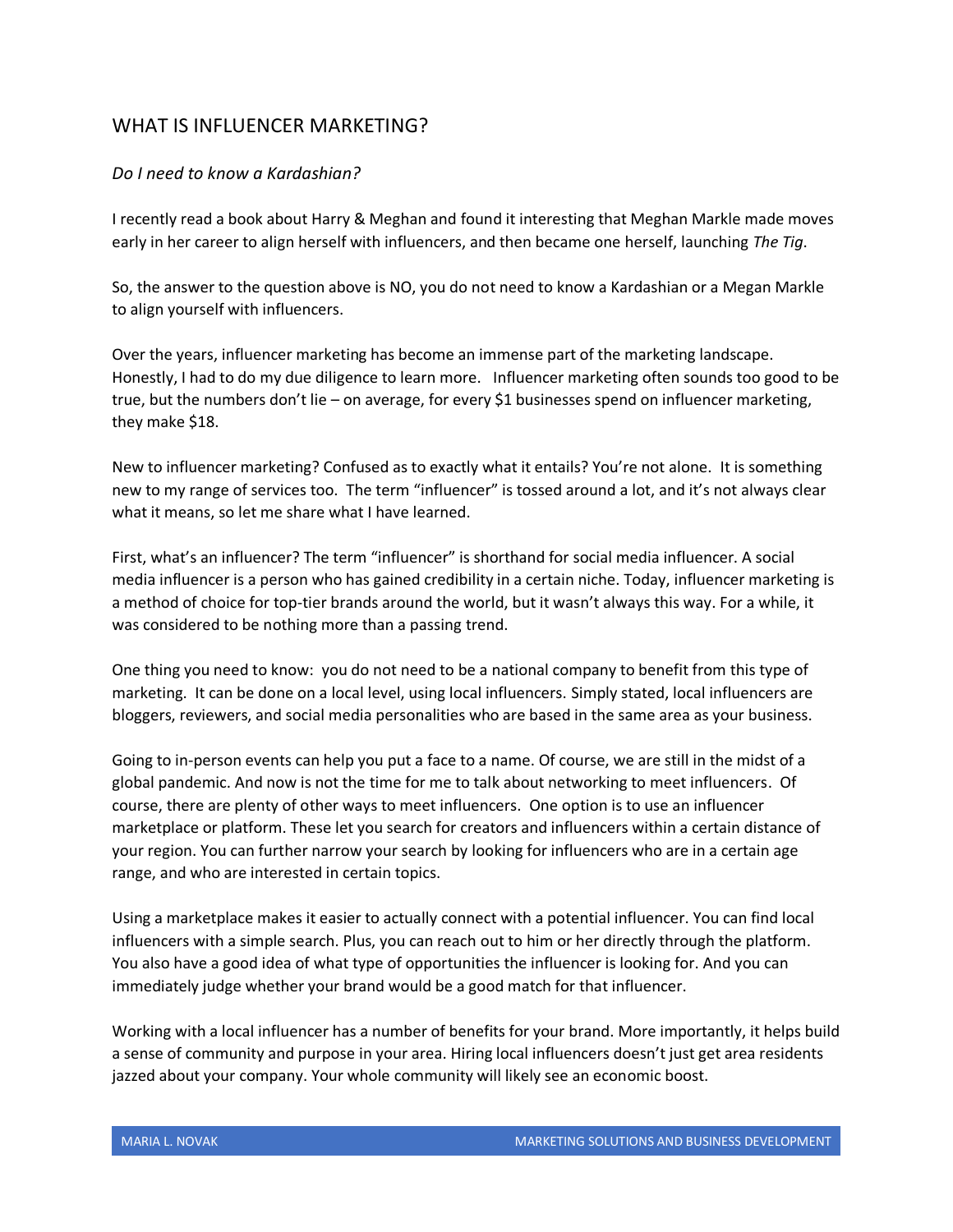You are probably wondering now why you would use this marketing and will it increase awareness of your brand.

# 1. INCREASED SALES

This is the ultimate benefit of influencer marketing, but to understand exactly how effective it is, it's helpful to look at influencer marketing statistics. Remember that businesses earn about \$18 for every \$1 they spend on influencer marketing.

And for many brands, that number is far, far higher. The exact figure will depend on how much influencer marketing you invest in and how successful each particular campaign is, but it's clear that the ROI is high.

# 2. SOCIAL PROOF

No matter what type of business you are, you absolutely need to gain social proof. As humans, we want to fit in, and that means we often go with the crowd. In other words, we have an innate need to be socially accepted. By extension, when we see something that other people are interested in, we're automatically interested in it, too. That's the essence of social proof.

This is especially true when it comes to influencer marketing. Influencers are able to magnify the effect of social proof. Just as you'd trust the opinion of a friend over that of a stranger, followers will trust influencers' opinions more than most other people.

Perhaps surprisingly, influencers can have lots of social proof without having a huge audience. Smaller influencers, known as micro-influencers and nano-influencers, often have high levels of social proof even though they don't have millions of followers.

# 3. DIRECT AUDIENCE CONNECTION

You need to get your message in front of your target audience, and that hasn't always been easy. Especially now. Influencer marketing practically solves this problem by allowing you to place your message right in front of your customers on a platform that they use every day.

Influencer marketing is also much better than regular social media advertising because the people who follow influencers in your niche are the same people you're trying to target. Even better, since influencer marketing is super organic, it doesn't feel like marketing, which means people will be more receptive than usual to your brand.

# **INFLUENCERS GET PERSONAL**

Many influencers engage their followers in comments and even in their content. This one-on-one interaction creates a positive, long-term rapport between influencers and their followers. As a result, followers trust influencers more over time.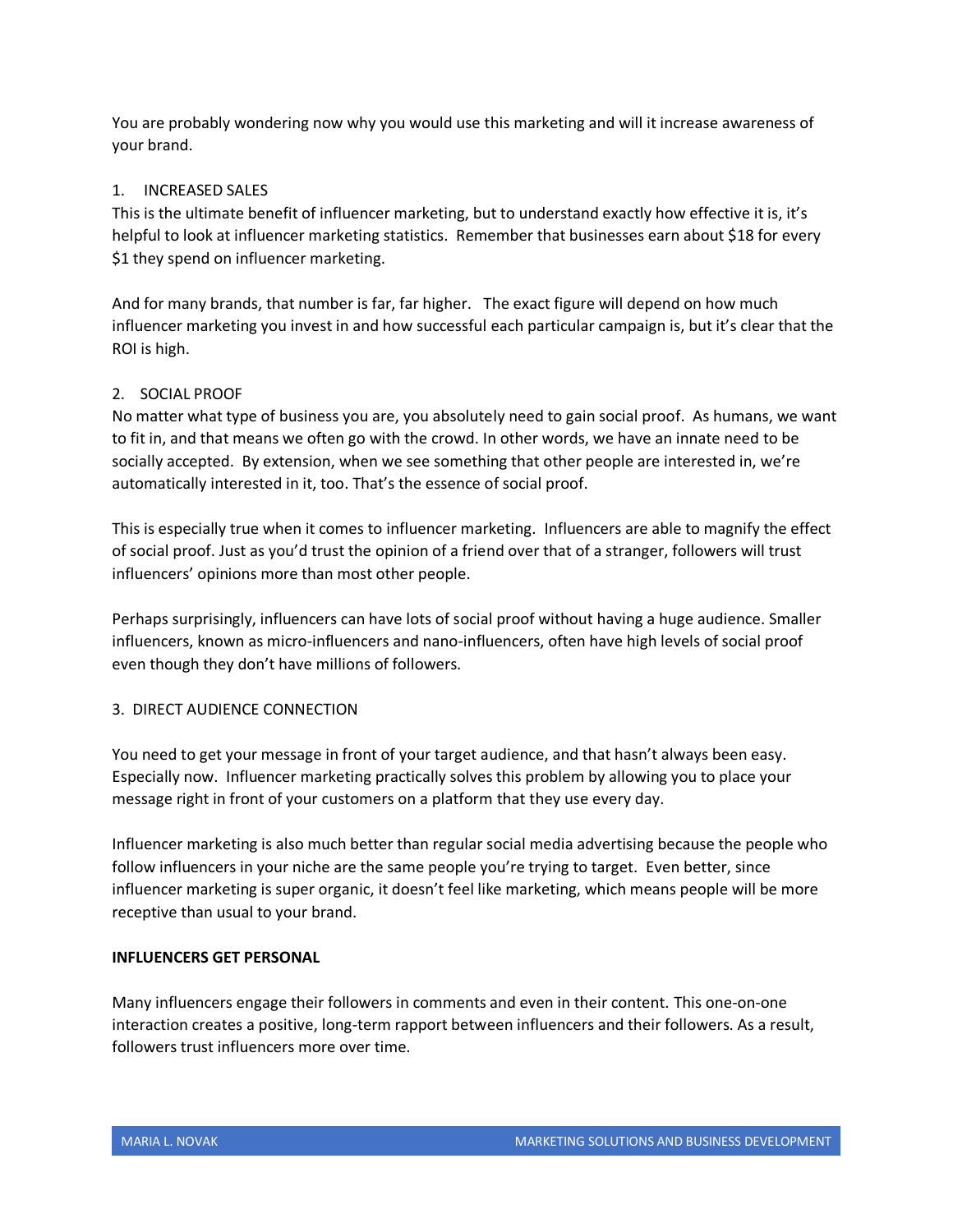#### **THE EFFECTIVENESS**

How does influencer marketing compare to the traditional ways of marketing? I was surprised to find out that influencer marketing can be more effective than other types of marketing.

#### INFLUENCER MARKETING VS. CONTENT MARKETING

Content marketing is still the top method of choice for many brands and for good reason. It's a proven method with a great track record. I've stood by that for years. But it's worth noting that both influencer marketing and content marketing can be insanely effective and can both be part of your marketing mix.

That's largely because these two types of marketing benefit your brand in different areas. Influencer marketing raises brand awareness and generates social proof while content marketing builds authority and adds value.

#### INFLUENCER MARKETING VS. USER-GENERATED CONTENT

As I noted, one of the big benefits of influencer marketing is that you can have an everyday person representing your brand. In this way, it's similar to user-generated content.

User-generated content (UGC) has seen increasing levels of use in recent years. On average, UGC is trusted 12 times more than branded marketing. For a while, this trustworthiness was unique to UGC. There weren't many other channels where customers and their peers were able to create and distribute content.

Influencer marketing changed all that by offering something potentially better than UGC. Since influencers are so relatable and trustworthy, customers' attitudes toward influencer content are similar to their views of UGC.

The key difference is that while UGC can build trust, influencer-created content builds trust and spreads the word. Usually, user-generated content won't have large reach unless you share it on one or more of your channels.

Influencer content also has the potential to be trusted more than user-generated content. Remember that many people feel that influencers understand them better than their friends do. At the same time, UGC is absolutely free and still contributes to your credibility. If you don't have any user content at all, your prospective customers could be scared off.

Ultimately, customers are going to look for both influencer content and UGC when researching products and making purchasing decisions. Influencer-created content won't completely replace UGC, so don't write it off. Just like the question of influencer marketing versus content marketing, the answer is balance.